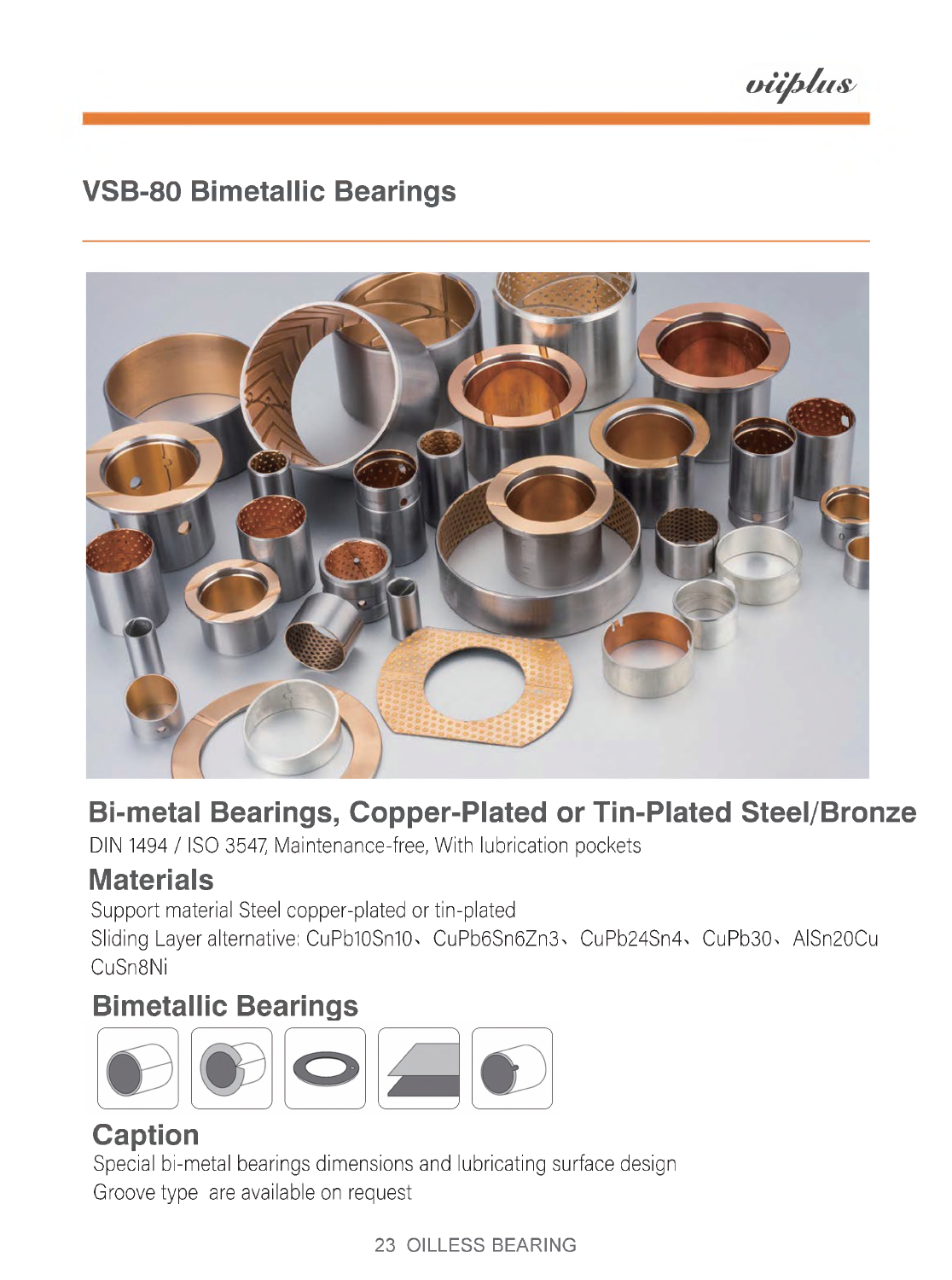viiplus

#### **VSB-80 Bimetal Bushes**





### **Structure Characteristics**

VSB Bimetal Bushes consists of steel backing with lead bronze or lead - free copper alloy(CuPb10Sn10 CuPb6Sn6Zn3 CuPb24Sn4, CuPb30, AlSn20Cu) lining, bearing material for oil/grease lubricated Applications. The copper alloy forms a continuous frame for thermal conductivity, These bearing structures are with high Load capacity and good fatigue property, Higher tolerance can be achieved after re-machined from the customers, Lead-free Bronze lining bearing material conforms to the European RoHS directive.

# **Application**

Track rollers Construction machines Crane construction Agricultural machines (impact loading) Automotive industry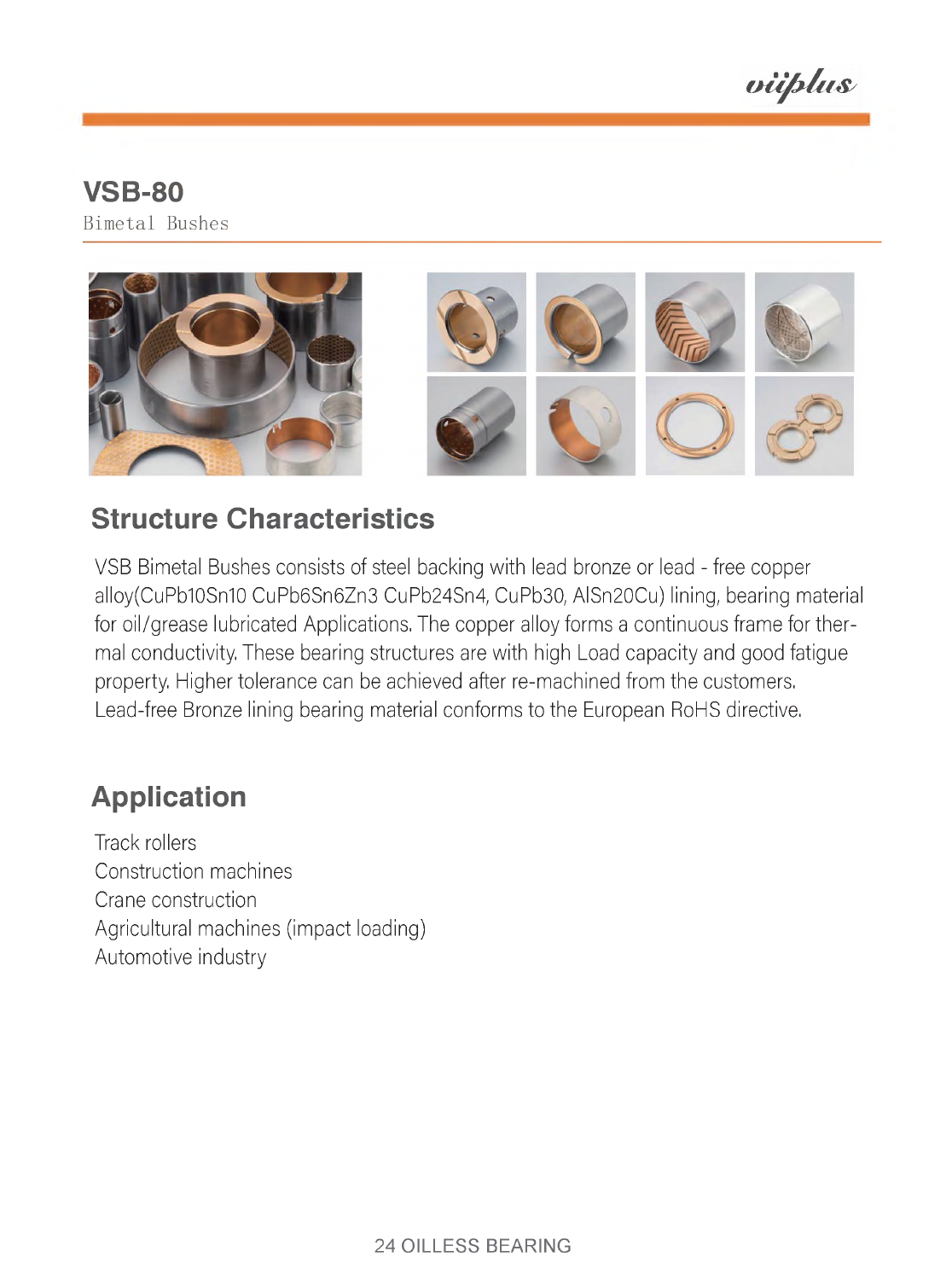viiplus

**Bimetal Bushes**

| <b>Data</b>                                                                               | <b>Materiai</b>               | $Steel+$<br>CuSn8Ni                                                                                                              | $Steel+$<br>CuPb10Sn10                                                                                                                         | $Steel+$<br>CuPb24Sn4                                                                                         | $Steel+$<br>CuPb <sub>30</sub>                                                                                                 | $Steel+$<br>AIS n <sub>20</sub> Cu                                                                            | $Steel +$<br>CuPb10Sn10<br>Graphite |
|-------------------------------------------------------------------------------------------|-------------------------------|----------------------------------------------------------------------------------------------------------------------------------|------------------------------------------------------------------------------------------------------------------------------------------------|---------------------------------------------------------------------------------------------------------------|--------------------------------------------------------------------------------------------------------------------------------|---------------------------------------------------------------------------------------------------------------|-------------------------------------|
| We can also develop according<br>to customers special request<br>while out of this table. |                               |                                                                                                                                  |                                                                                                                                                |                                                                                                               |                                                                                                                                |                                                                                                               |                                     |
| Max dynamic Load P N/mm <sup>2</sup>                                                      |                               | 140                                                                                                                              | 140                                                                                                                                            | 140                                                                                                           | 120                                                                                                                            | 120                                                                                                           | 90                                  |
| Max line speed<br>V m/s                                                                   |                               | 2.5                                                                                                                              | 2.5                                                                                                                                            | 2.5                                                                                                           | 2.5                                                                                                                            |                                                                                                               |                                     |
| Max PV value<br>$N/mm^2$ m/s                                                              | Greaes<br>lubrication         | 2.8                                                                                                                              | 2.8                                                                                                                                            | 28                                                                                                            | 2,8                                                                                                                            |                                                                                                               |                                     |
| Friction coef u                                                                           |                               | $0.05 - 0.12$                                                                                                                    | $0.05 - 0.15$                                                                                                                                  | $0.05 - 0.15$                                                                                                 | $0.05 - 0.15$                                                                                                                  |                                                                                                               |                                     |
| Max line speed<br>$V$ m/s                                                                 | Greaes<br>lubrication         | 2.5                                                                                                                              | 10                                                                                                                                             | 10                                                                                                            | 15                                                                                                                             | 20                                                                                                            |                                     |
| Max PV value<br>$N/mm^2$ m/s                                                              |                               | 2.8                                                                                                                              | 10                                                                                                                                             | 10                                                                                                            | 8                                                                                                                              | 15                                                                                                            |                                     |
| Friction coef u                                                                           |                               | $0.04 - 0.12$                                                                                                                    | $0.04 - 0.12$                                                                                                                                  | $0.04 - 0.12$                                                                                                 | $0.04 - 0.12$                                                                                                                  | $0.04 - 0.12$                                                                                                 |                                     |
| <b>Max Working</b><br>temperature                                                         | Greaes<br>lubrication         | 150                                                                                                                              | 150                                                                                                                                            | 150                                                                                                           | 150                                                                                                                            | 150                                                                                                           | 150                                 |
|                                                                                           | Oil lub.                      | 250                                                                                                                              | 250                                                                                                                                            | 250                                                                                                           | 250                                                                                                                            | 250                                                                                                           |                                     |
|                                                                                           | <b>HRC</b><br><b>Hardness</b> | $\geq$ 53                                                                                                                        | $\geq 53$                                                                                                                                      | $\geq 45$                                                                                                     | $\geq 48$                                                                                                                      | $\geq$ 270                                                                                                    | $\geq 53$                           |
| <b>Mating Axis</b>                                                                        | Ra<br><b>Roughness</b>        | $0.32 - 0.63$                                                                                                                    | $0.32 - 0.63$                                                                                                                                  | $0.32 - 0.63$                                                                                                 | $0.16 - 0.63$                                                                                                                  | $0.16 - 0.63$                                                                                                 | $0.16 - 0.63$                       |
| <b>Alloy layer hardness</b>                                                               |                               | 69~90                                                                                                                            | $70 - 100$                                                                                                                                     | 45~70                                                                                                         | $35 - 45$                                                                                                                      | $30 - 40$                                                                                                     | $60 - 90$                           |
| W/mk Thermal conductivity                                                                 |                               | 47                                                                                                                               | 47                                                                                                                                             | 60                                                                                                            | 60                                                                                                                             | 47                                                                                                            | 47                                  |
| <b>Coefficient of linear expansion</b>                                                    |                               | $18\times10^{-6}$ /K                                                                                                             | $18 \times 10^{-6}$ /K                                                                                                                         | $18 \times 10^{-6}$ /K                                                                                        | $19\times10^6$ /K                                                                                                              | $19 \times 10^{6}$ /K                                                                                         | $18 \times 10^{-6}$ /K              |
| Pertinence applicaton                                                                     |                               | Lead free, For use<br>in medium load<br>conditions, such<br>as the engine<br>connecting rod<br>bushings, steering<br>pin covers. | Application:<br>can-rad of<br>automobile engines,<br>engineering<br>and agriculture<br>machinery, heavy<br>duty construction<br>machinery etc. | Application:<br>High speed, heavy<br>load engine main<br>shaft and<br>ransmission gearbox, rocket arm<br>etc. | high speed and<br>middle load<br>working situation,<br>as engine main<br>bearing, connect-<br>rod bushing,<br>pump side plate. | Application:<br>High speed, heavy<br>load engine main<br>shaft<br>and air compressor,<br>cooling machine.etc. | Application:<br>starting motor.     |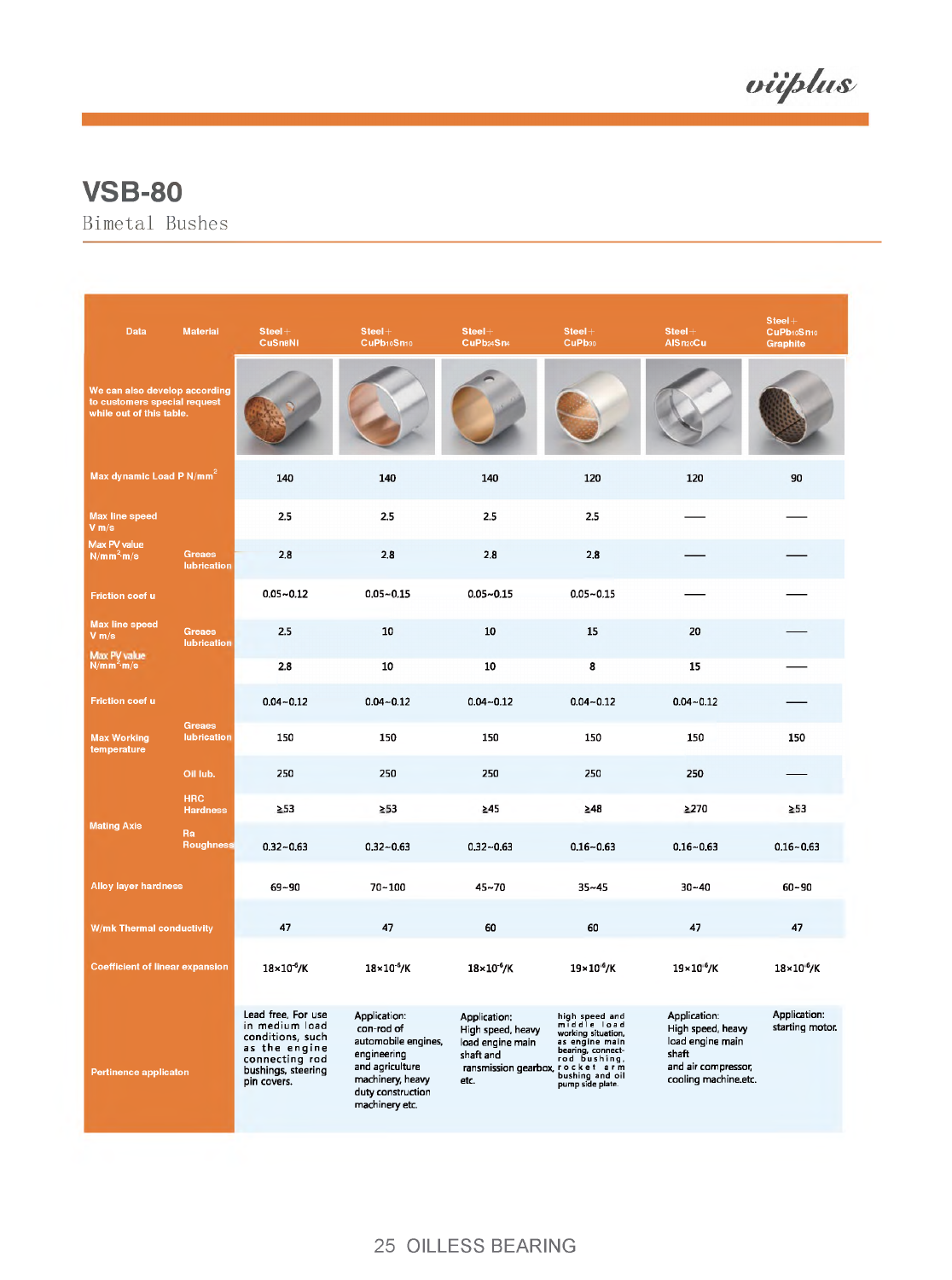viiplus

**Bimetal Bushes**



**Lock Types for Bi-Metaltic Bushing**









**Material Characteristic**

| <b>Material</b>       | Alloy<br><b>Composition</b> | Alloy<br><b>Hardness</b> | International<br><b>Standard</b>                                                                                                                                                                                                                                                                                                                            |
|-----------------------|-----------------------------|--------------------------|-------------------------------------------------------------------------------------------------------------------------------------------------------------------------------------------------------------------------------------------------------------------------------------------------------------------------------------------------------------|
| <b>Bimetal bushes</b> | CuPb10Sn10                  | $70 - 100$ HB            | SAE-797, DIN CuPb10Sn, JIS-LBC3, UNS C93700, Clevite F100.<br>Daido L10, D. A. B. D57. Federal Mogul HF2. Glacier<br>SY, Glyco66, Miba2, 1010, Taiho HF2, Karl Schmiat<br>KS940SSAE-797. DIN CuPb10Sn. JIS-LBC3. UNS C93700. Clevite<br>F100. Daido L10. D. A. B D57. Federal Mogul HF2 Glacier<br>SY. Glyco66. Miba2. 1010. Taiho HF2. Karl Schmiat Ks940s |
| <b>Bimetal bushes</b> | CuPb24Sn4                   | $45 - 70$ HB             | SAE=799, GLYCO 68, JIS-LBC6, DAIDO L23.<br>Claciersx, ACLF250                                                                                                                                                                                                                                                                                               |
| <b>Bimetal bushes</b> | CuPh30                      | $30 - 45HB$              | SAF-783, GIVCO74, JIS-AJI                                                                                                                                                                                                                                                                                                                                   |
| <b>Bimetal bushes</b> | AlSn20Cu                    | $30 - 40$ HB             | SAE-48 JIS-KJ3                                                                                                                                                                                                                                                                                                                                              |
| <b>Bimetal bushes</b> | CuSn8Ni                     | $69 - 90$ HB             |                                                                                                                                                                                                                                                                                                                                                             |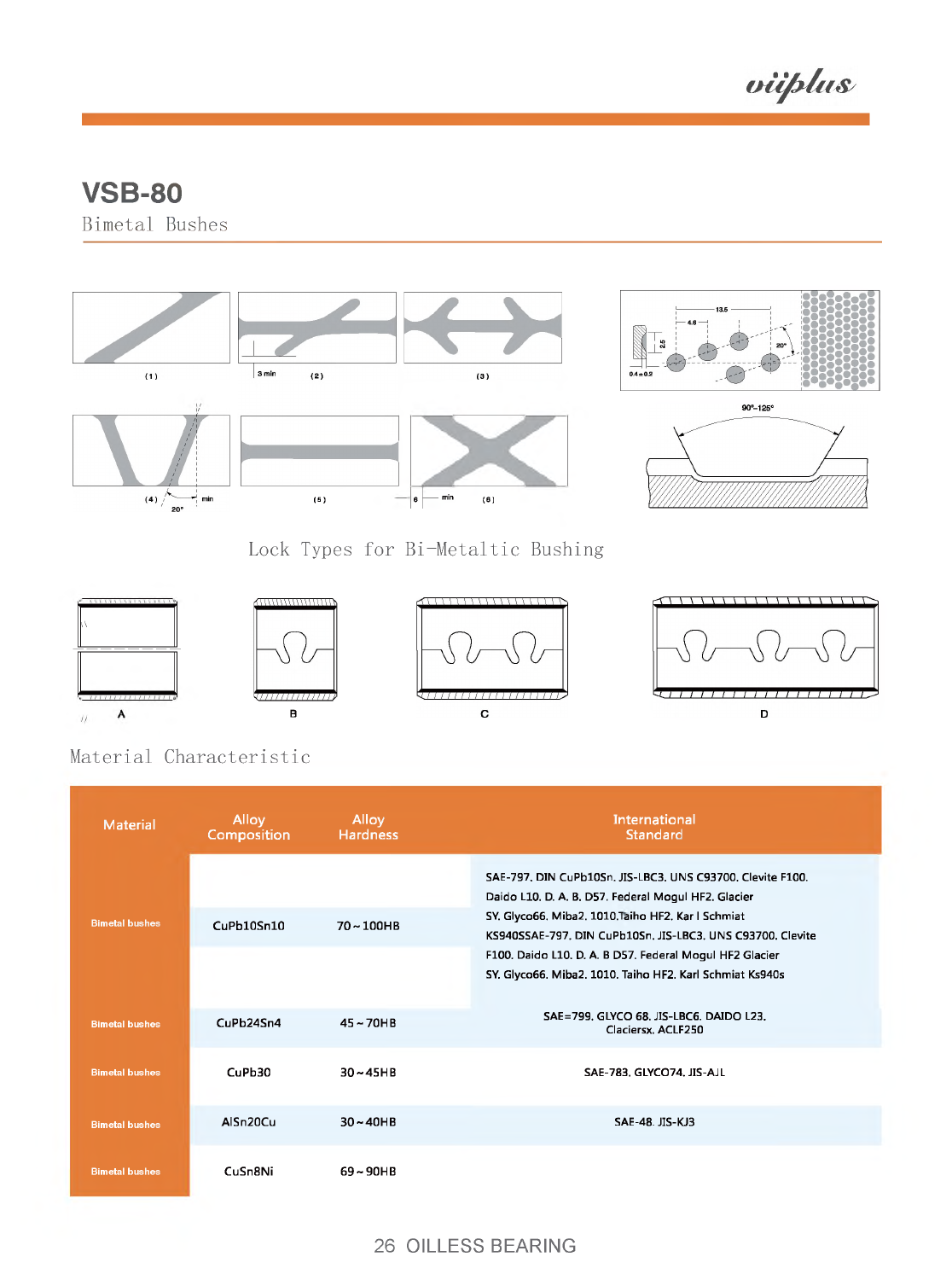viiplus

**Bimetal Bushes**





|                 |                 | Shaft(h8)    | <b>Housing</b><br>Arter fixed Clearance Wall thickness Oil hole |                      |                |                |                         |                 | $L_{-0.40}^{0}$ |      |        |      |      |      |
|-----------------|-----------------|--------------|-----------------------------------------------------------------|----------------------|----------------|----------------|-------------------------|-----------------|-----------------|------|--------|------|------|------|
| <b>IDØ</b>      | ODØ             | Ds:          | D <sub>H</sub>                                                  | Dia                  | C <sub>D</sub> | Sa i           | dL                      | 10 <sub>1</sub> | 15              | 20   | $25 -$ | 30   | 40   | 50   |
| 10 <sub>1</sub> | 12 <sub>1</sub> | $10 - 0.022$ | $12 + 0.018$                                                    |                      | 0.170<br>0.010 |                |                         | 1010            | 1015            | 1020 |        |      |      |      |
| 12 <sup>7</sup> | 14              | $12 - 0.027$ | $14 + 0.018$                                                    |                      |                |                |                         | 1210            | 1215            | 1220 |        |      |      |      |
| 14 <sup>°</sup> | 16 <sub>1</sub> | $14 - 0.027$ | $16 + 0.018$                                                    | $+0.148$<br>$+0.010$ |                |                |                         | 1410            | 1415            | 1420 |        |      |      |      |
| 15              | 17              | $15 - 0.027$ | $17 + 0.018$                                                    |                      | 0,175<br>0.010 | 0.995<br>0,935 | $\overline{\mathbf{4}}$ | 1510            | 1515            | 1520 |        |      |      |      |
| 16 <sub>1</sub> | 18              | $16 - 0.027$ | $18 + 0.018$                                                    |                      |                |                |                         | 1610            | 1615            | 1620 |        |      |      |      |
| 18              | 20              | $18 - 0.027$ | $20 + 0.021$                                                    | $+0.151$<br>$+0.010$ | 0,178<br>0.010 |                |                         | 1810            | 1815            | 1820 | 1825   |      |      |      |
| 20 <sub>1</sub> | 23              | $20 - 0.033$ | $23 + 0.021$                                                    |                      |                |                |                         | 2010            | 2015            | 2020 | 2025   |      |      |      |
| 22              | 25              | $22 - 0.033$ | $25 + 0.021$                                                    | $+0.161$<br>$+0.020$ | 0.194<br>0.020 | 1.490<br>1.430 |                         | 2210            | 2215            | 2220 | 2225   |      |      |      |
| 24              | 27              | $24 - 0.033$ | $27 + 0.021$                                                    |                      |                |                |                         | 2410            | 2415            | 2420 | 2425   | 2430 |      |      |
| 25              | 28              | $25 - 0.033$ | $28 + 0.021$                                                    |                      |                |                |                         |                 | 2515            | 2520 | 2525   | 2530 |      |      |
| 26 <sup>°</sup> | 30              | $26 - 0.033$ | $30^{+0.021}$                                                   | $+0.181$<br>$+0.040$ | 0,214<br>0.040 |                | 6                       |                 | 2615            | 2620 | 2625   | 2630 |      |      |
| 28              | 32              | $28 - 0.033$ | $32 + 0.025$                                                    |                      | 0.218<br>0.040 |                |                         |                 | 2815            | 2820 | 2825   | 2830 | 2840 |      |
| 30 <sub>1</sub> | 34              | $30 - 0.033$ | $34 + 0.025$                                                    |                      |                |                |                         |                 | 3015            | 3020 | 3025   | 3030 | 3040 |      |
| 32              | 36              | $32 - 0.039$ | $36 + 0.025$                                                    | $+0.185$             |                | 1.980<br>1,920 |                         |                 | 3215            | 3220 | 3225   | 3230 | 3240 |      |
| 35              | 39              | $35 - 0.039$ | $39 + 0.025$                                                    | $+0.040$             | 0.224          |                |                         |                 |                 | 3520 | 3525   | 3530 | 3540 | 3550 |
| 38              | 42              | $38 - 0.039$ | $42 + 0.025$                                                    |                      | 0.040          |                |                         |                 |                 | 3820 | 3825   | 3830 | 3840 | 3850 |
| 40              | 44              | $40 - 0.039$ | $44 + 0.025$                                                    |                      |                |                | 8                       |                 |                 | 4020 | 4025   | 4030 | 4040 | 4050 |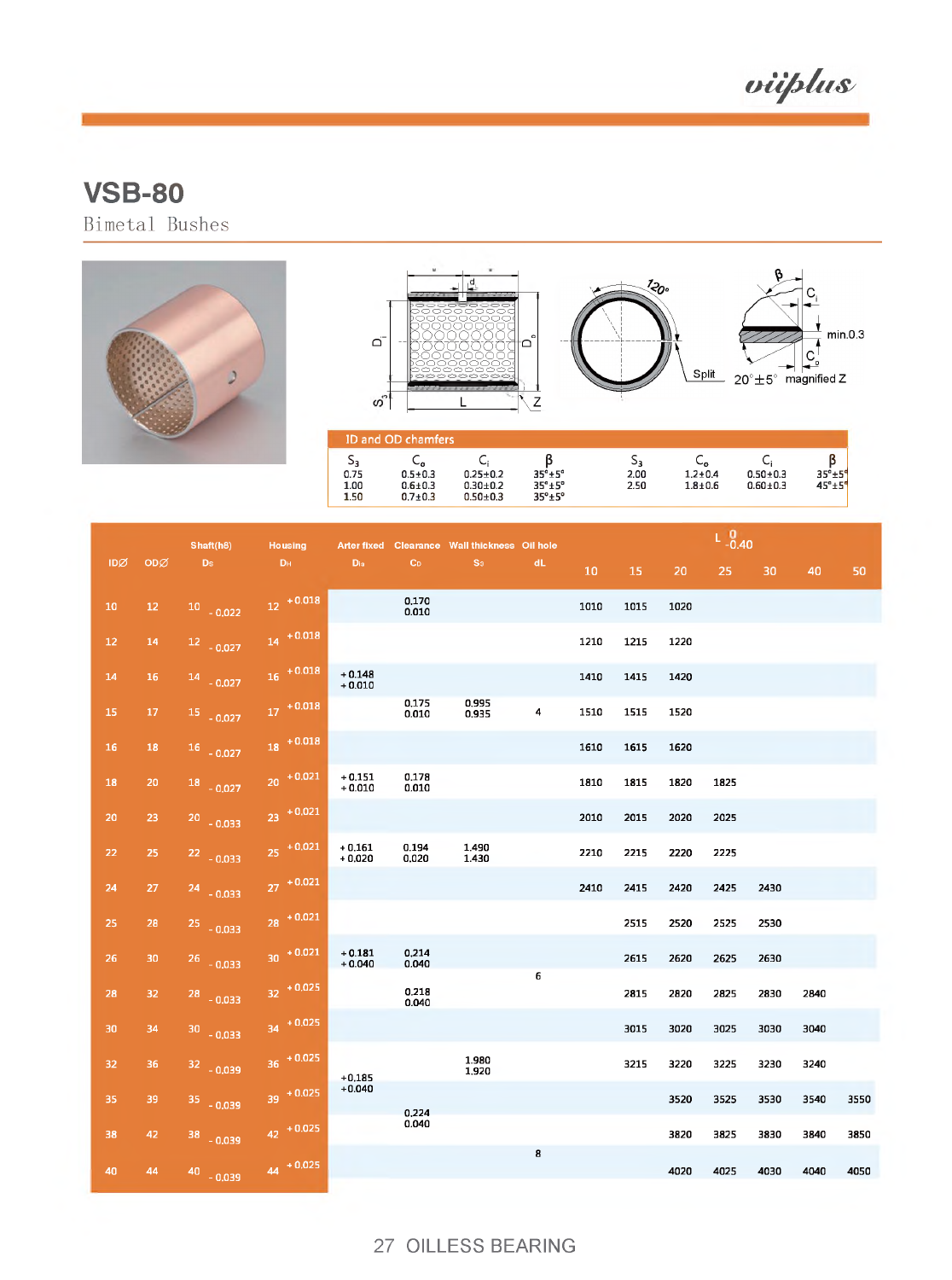viiplus

**Bimetal Bushes**

|     |     |                             |                                  |                      |                |                                                      |     |      |      |      | $L_{-0.40}^{0}$ |      |      |      |                                |
|-----|-----|-----------------------------|----------------------------------|----------------------|----------------|------------------------------------------------------|-----|------|------|------|-----------------|------|------|------|--------------------------------|
| IDZ | ODØ | Shaft(h8)<br>D <sub>s</sub> | <b>Housing</b><br>D <sub>H</sub> | Dia                  | $C_D$          | Arter fixed Clearance Wall thickness Oil hole<br>Sa. | dL  | 25   | 30   | 40   | 50              | 60   | 80   | 90   | 100                            |
| 45  | 50  | $45 - 0.039$                | $50 + 0.025$                     | $+0.225$<br>$+0.080$ | 0.264<br>0.080 |                                                      |     | 4525 | 4530 | 4540 | 4550            |      |      |      |                                |
| 50  | 55  | $50 - 0.039$                | 55 + 0.030                       |                      | 0.269<br>0.080 |                                                      |     |      | 5030 | 5040 | 5050            | 5060 |      |      |                                |
| 55  | 60  | $55 - 0.046$                | $60 + 0.030$                     |                      |                |                                                      | 8   |      | 5530 | 5540 | 5550            | 5560 |      |      |                                |
| 60  | 65  | $60 - 0.046$                | $65 + 0.030$                     | $+0.230$<br>$+0.080$ |                |                                                      |     |      | 6030 | 6040 | 6050            | 6060 |      |      |                                |
| 65  | 70  | 65 0.046                    | $70 + 0.030$                     |                      | 0.276<br>0.080 |                                                      |     |      | 6530 | 6540 | 6550            | 6560 |      |      |                                |
| 70  | 75  | $70 - 0.046$                | $75 + 0.030$                     |                      |                |                                                      |     |      | 7030 | 7040 | 7050            | 7060 | 7080 |      |                                |
| 75  | 80  | 75 0.046                    | 80 + 0.030                       |                      |                |                                                      |     |      | 7530 | 7540 | 7550            | 7560 | 7580 |      |                                |
| 80  | 85  | $80 - 0.046$                | $85 + 0.035$                     |                      | 0.281<br>0.080 |                                                      |     |      | 8030 | 8040 | 8050            | 8060 | 8080 | 8090 |                                |
| 85  | 90  | 85 0.054                    | $90 + 0.035$                     |                      |                |                                                      |     |      | 8530 | 8540 | 8550            | 8560 | 8580 | 8590 | 85100                          |
| 90  | 95  | $90 - 0.054$                | $95 + 0.035$                     |                      |                |                                                      |     |      |      | 9040 | 9050            | 9060 | 9080 | 9090 | 90100                          |
| 95  | 100 | $95 - 0.054$                | $100 + 0.035$                    |                      |                | 2,460<br>2.400                                       |     |      |      |      | 9550            | 9560 | 9580 | 9590 | 95100                          |
| 100 | 105 | $100$ 0.054                 | $105 + 0.035$                    | $+0.235$<br>$+0.080$ | 0.289          |                                                      |     |      |      |      |                 |      |      |      | 10050 10060 10080 10090 100100 |
| 105 | 110 | $105 - 0.054$               | $110 + 0.035$                    |                      | 0.080          |                                                      |     |      |      |      |                 |      |      |      | 10550 10560 10580 10590 105100 |
| 110 | 115 | $110$ 0.054                 | $115 + 0.035$                    |                      |                |                                                      | 9.5 |      |      |      |                 |      |      |      | 11050 11060 11080 11090 110100 |
| 115 | 120 | $115 - 0.054$               | $120 + 0.035$                    |                      |                |                                                      |     |      |      |      |                 |      |      |      | 11550 11560 11580 11590 115100 |
| 120 | 125 | $120 - 0.054$               | $125 + 0.040$                    |                      |                |                                                      |     |      |      |      |                 |      |      |      | 12050 12060 12080 12090 120100 |
| 125 | 130 | $125 - 0.063$               | $130 + 0.040$                    |                      |                |                                                      |     |      |      |      |                 |      |      |      | 12560 12580 12590 125100       |
| 130 | 135 | $130 - 0.063$               | $135 + 0.040$                    | $+0.240$             |                |                                                      |     |      |      |      |                 |      |      |      | 13060 13080 13090 130100       |
| 135 | 140 | 135 0.063                   | $140 + 0.040$                    | $+0.080$             | 0.303<br>0.080 |                                                      |     |      |      |      |                 |      |      |      | 13560 13580 13590 135100       |
| 140 | 145 | $140 - 0.063$               | $145 + 0.040$                    |                      |                |                                                      |     |      |      |      |                 |      |      |      | 14060 14080 14090 140100       |
| 150 | 155 | $150 - 0.063$               | $155 + 0.040$                    |                      |                |                                                      |     |      |      |      |                 |      |      |      | 15060 15080 15090 150100       |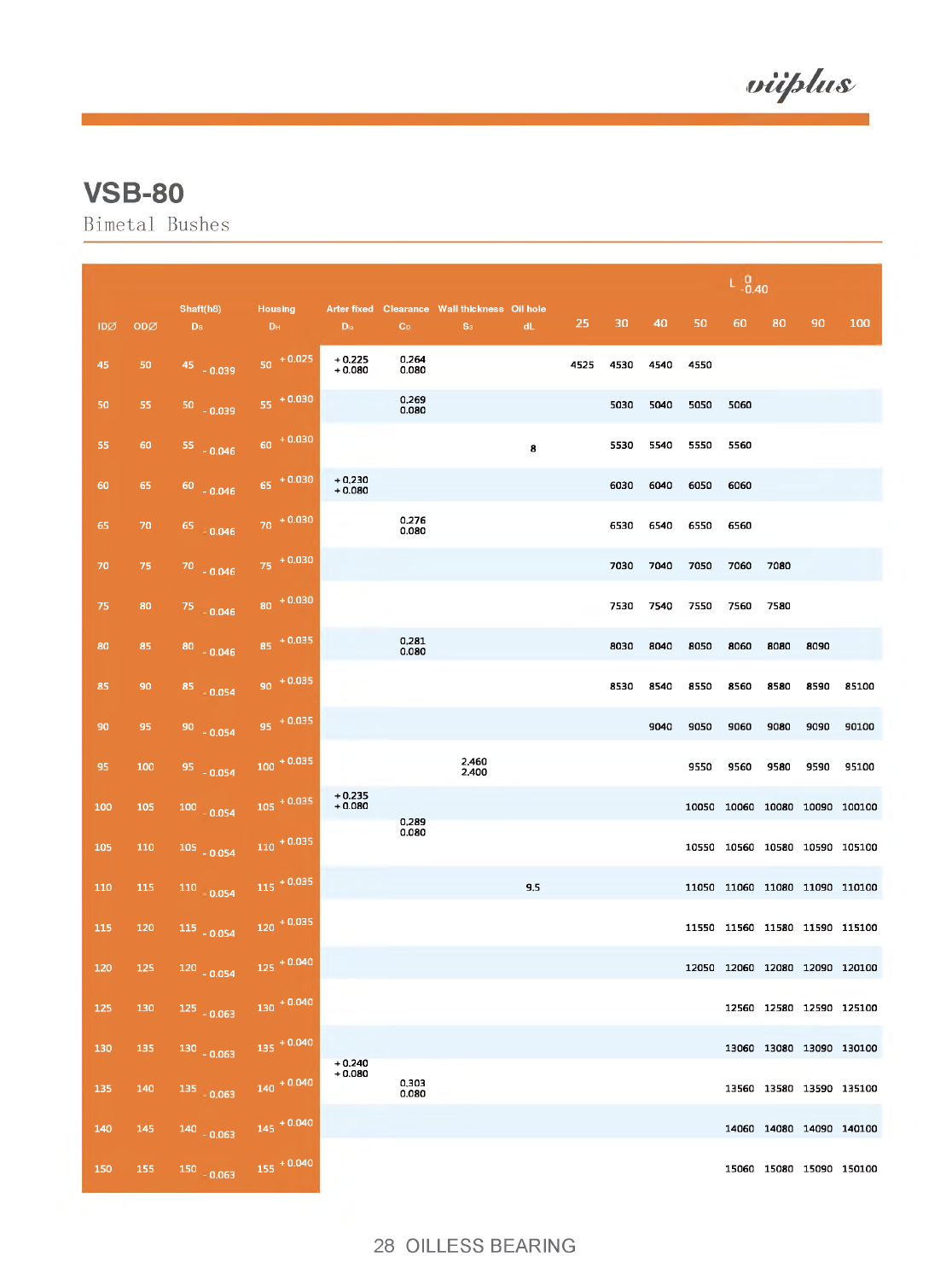viiplus

**Bimetal Bushes**







| $D_1$ | $\mathsf B$    | $D_3$ | $D_2$ | $\mathsf{A}% _{\mathsf{A}}^{\prime}=\mathsf{A}_{\mathsf{A}}^{\prime}$ | $\mathsf{C}$            | $\mathsf{D}_1$ | $\mathsf B$             | $D_3$ | $D_2$  | $\overline{A}$ | $\mathsf{C}$            |
|-------|----------------|-------|-------|-----------------------------------------------------------------------|-------------------------|----------------|-------------------------|-------|--------|----------------|-------------------------|
| 42    | 3.5            | 37    | 30    | 30                                                                    | 3.5                     | 87             | 3.5                     | 67    | 60     | 65             | 3.5                     |
| 43    | $\overline{2}$ | 34    | 30    | 28                                                                    | $\overline{\mathbf{2}}$ | 87             | 4                       | 68    | 60     | 60             | $\pmb{4}$               |
| 44    | 3.5            | 39    | 32    | 35                                                                    | 3.5                     | 94             | 3.5                     | 72    | 65     | 60             | 3.5                     |
| 47    | 3.5            | 39    | 32    | 50                                                                    | 3.5                     | 87             | 3.5                     | 72    | 65     | 65             | 3.5                     |
| 48    | $\overline{2}$ | 39    | 35    | 37                                                                    | $\overline{2}$          | 87.5           | 1.95                    | 69.12 | 65.22  | 64.5           | $\overline{2}$          |
| 52    | 3              | 41    | 35    | 35                                                                    | 3                       | 88             | 3.5                     | 67    | 60     | 60             | 3.5                     |
| 55    | 3.5            | 42    | 35    | 35                                                                    | 3.5                     | 88             | 3.5                     | 72    | 65     | 65             | 3.5                     |
| 55    | 3.5            | 45    | 38    | 35                                                                    | 3.5                     | 92             | 3.5                     | 77    | 70     | 67             | 3.5                     |
| 55    | 3.5            | 45    | 38    | 40                                                                    | 3.5                     | 93             | 3.5                     | 75    | 68     | 60             | 3.5                     |
| 60    | 3              | 41    | 35    | 42                                                                    | 3                       | 94             | 3.5                     | 77    | 70     | 70             | 3.5                     |
| 60    | $\mathbf{3}$   | 46    | 40    | 62                                                                    | 3                       | 95             | 3.5                     | $77$  | 70     | 65             | 3.5                     |
| 63    | 3.5            | 47    | 40    | 40                                                                    | 3.5                     | 95             | $\overline{\mathbf{4}}$ | 78    | 70     | 70             | $\pmb{4}$               |
| 65    | 3.5            | 52    | 45    | 40                                                                    | 3.5                     | 97             | 3.48                    | 77.14 | 70.18  | 62             | 3.5                     |
| 68    | 3.5            | 54    | 47    | 35                                                                    | 3.5                     | 97             | 3.5                     | 82    | 75     | 74             | 3.5                     |
| 70    | 3.5            | 54    | 47    | 40                                                                    | 3.5                     | 100            | 5                       | 85    | 75     | 70             | 5                       |
| 70    | 3.5            | 57    | 50    | 48                                                                    | 3.5                     | 103            | 3.525                   | 70.8  | 63.75  | 73             | 3.5                     |
| 72    | 3.5            | 57    | 50    | 45                                                                    | 3.5                     | 105            | 3.5                     | 82    | 75     | 75             | 3.5                     |
| 72    | 3.5            | 57    | 50    | 50                                                                    | 3.5                     | 105            | 3.5                     | 87    | 80     | 70             | 3.5                     |
| 75    | $3.5\,$        | 57    | 50    | 50                                                                    | 3.5                     | 107            | $\overline{\mathbf{4}}$ | 83    | 75     | 74             | $\overline{\mathbf{4}}$ |
| 77    | $\mathbf{3}$   | 60    | 54    | 55                                                                    | 3                       | 115            | 5                       | 100   | 90     | 75             | 5                       |
| 83    | 3.5            | 66    | 59    | 53                                                                    | 3.5                     | 128            | 3.8                     | 92.6  | 85     | 103            | $\overline{\mathbf{4}}$ |
| 85    | 3.5            | 65    | 58    | 60                                                                    | 3.5                     | 108            | 3.5                     | 72    | 65     | 75             | 3.5                     |
| 87    | 3.5            | 67    | 60    | 53                                                                    | 3.5                     | 108            | 3.5                     | 77    | $70\,$ | 98             | 3,5                     |
| 87    | 3.5            | 67    | 60    | 60                                                                    | 3.5                     | 108            | 5                       | 80    | 70     | 90             | 5                       |